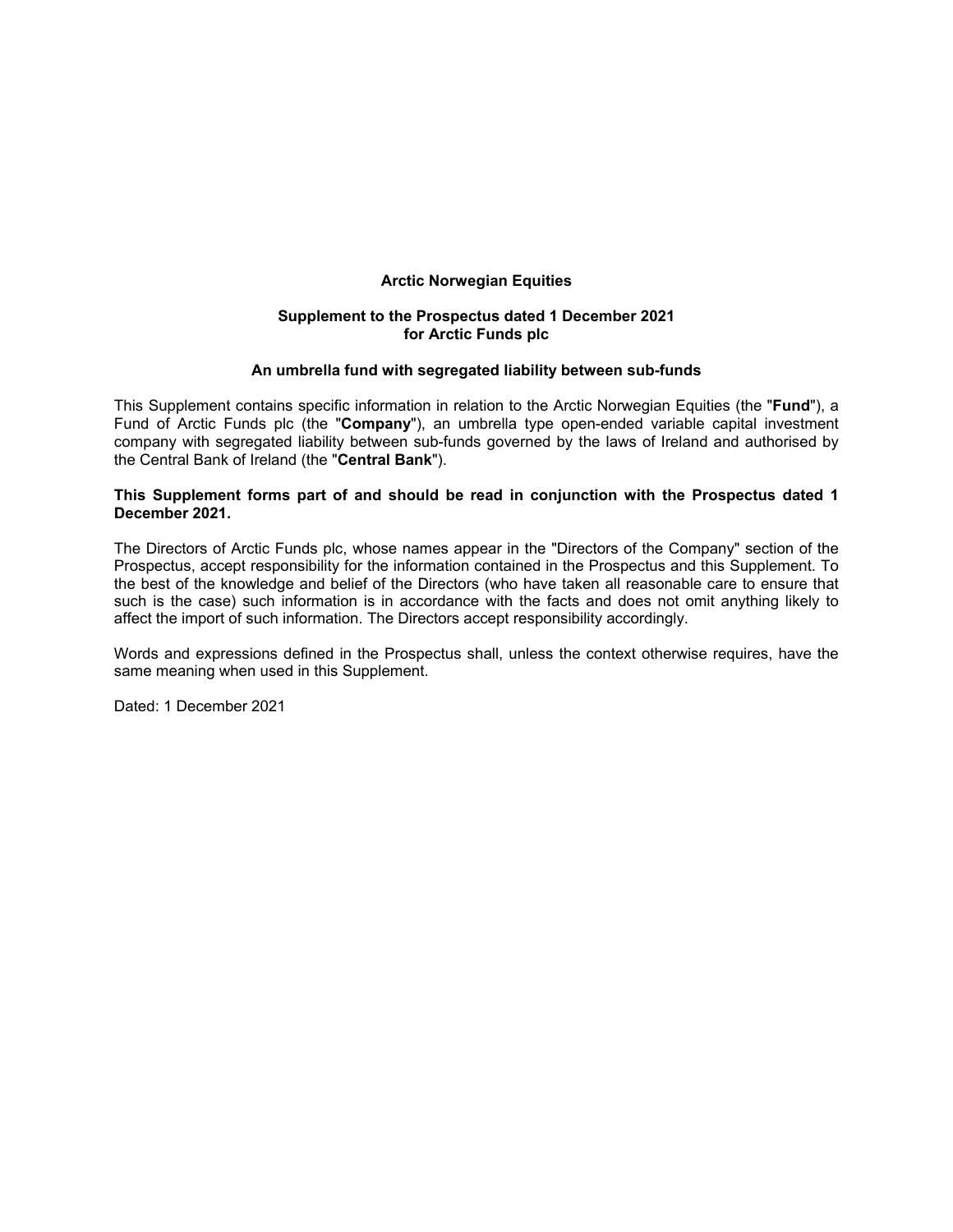# **IMPORTANT INFORMATION**

# **THIS DOCUMENT IS IMPORTANT. BEFORE YOU PURCHASE ANY OF THE SHARES REPRESENTING INTERESTS IN THE FUND DESCRIBED IN THIS SUPPLEMENT YOU SHOULD ENSURE THAT YOU FULLY UNDERSTAND THE NATURE OF SUCH AN INVESTMENT, THE RISKS INVOLVED AND YOUR OWN PERSONAL CIRCUMSTANCES. IF YOU ARE IN ANY DOUBT ABOUT THE CONTENTS OF THIS SUPPLEMENT YOU SHOULD TAKE ADVICE FROM AN APPROPRIATELY QUALIFIED ADVISOR.**

#### **Suitability of Investment**

You should inform yourself as to (a) the possible tax consequences, (b) the legal and regulatory requirements, (c) any foreign exchange restrictions or exchange control requirements and (d) any other requisite governmental or other consents or formalities which you might encounter under the laws of the country of your citizenship, residence or domicile and which might be relevant to your purchase, holding or disposal of the Shares.

The value of the Shares may go up or down and you may not get back the amount you have invested. See the section headed "Risk Factors" in this Supplement and in the Prospectus for a discussion of certain risks that should be considered by you.

An investment in the Shares is only suitable for you if you (either alone or with the help of an appropriate financial or other advisor) are able to assess the merits and risks of such an investment and have sufficient resources to be able to bear any losses that may result from such an investment. The contents of this document are not intended to contain and should not be regarded as containing advice relating to legal, taxation, investment or any other matters.

### **General**

This Supplement sets out information in relation to the Shares and the Fund. You must also refer to the Prospectus which is separate to this document and describes the Company and provides general information about offers of Shares in the Company. You should not take any action in respect of the Shares unless you have received a copy of the Prospectus. Should there be any inconsistency between the contents of the Prospectus and this Supplement, the contents of this Supplement will, to the extent of any such inconsistency, prevail. This Supplement and the Prospectus should both be carefully read in their entirety before any investment decision with respect to Shares is made.

# **Distribution of this Supplement and Selling Restrictions**

Distribution of this Supplement is not authorised unless accompanied by a copy of the Prospectus (other than to prior recipients of the Prospectus). The distribution of this Supplement and the offering or purchase of the Shares may be restricted in certain jurisdictions. If you receive a copy of this Supplement and/or the Prospectus you may not treat such document(s) as constituting an offer, invitation or solicitation to you to subscribe for any Shares unless, in the relevant jurisdiction, such an offer, invitation or solicitation could lawfully be made to you without compliance with any registration or other legal requirement. If you wish to apply for the opportunity to purchase any Shares, it is your duty to inform yourself of, and to observe, all applicable laws and regulations of any relevant jurisdiction. In particular, you should inform yourself as to the legal requirements of so applying, and any applicable exchange control regulations and taxes in the countries of your respective citizenship, residence or domicile as well as any other requisite governmental or other consents or formalities which might be relevant to your purchase, holding or disposal of the Shares.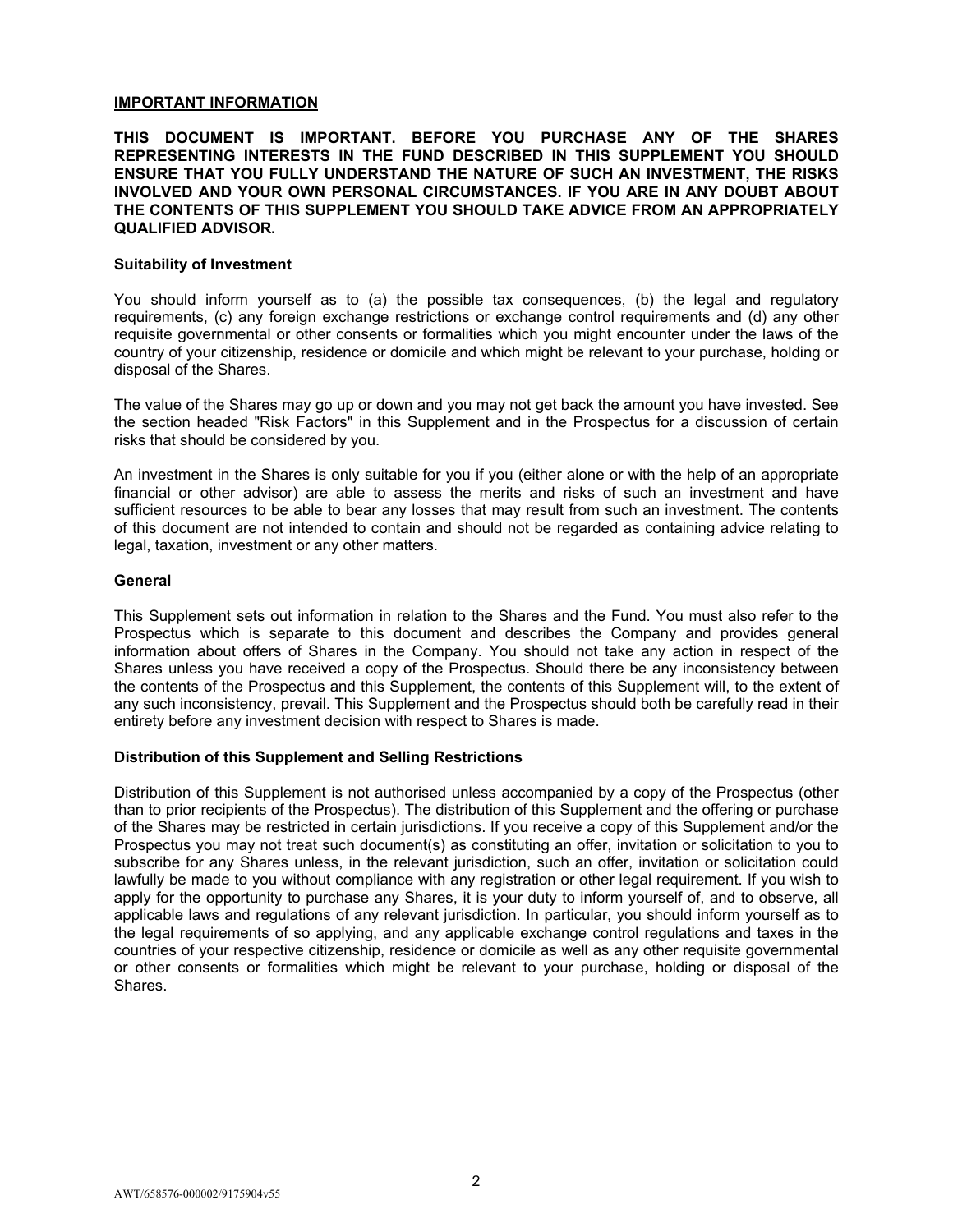# **Table of Contents**

# Page No.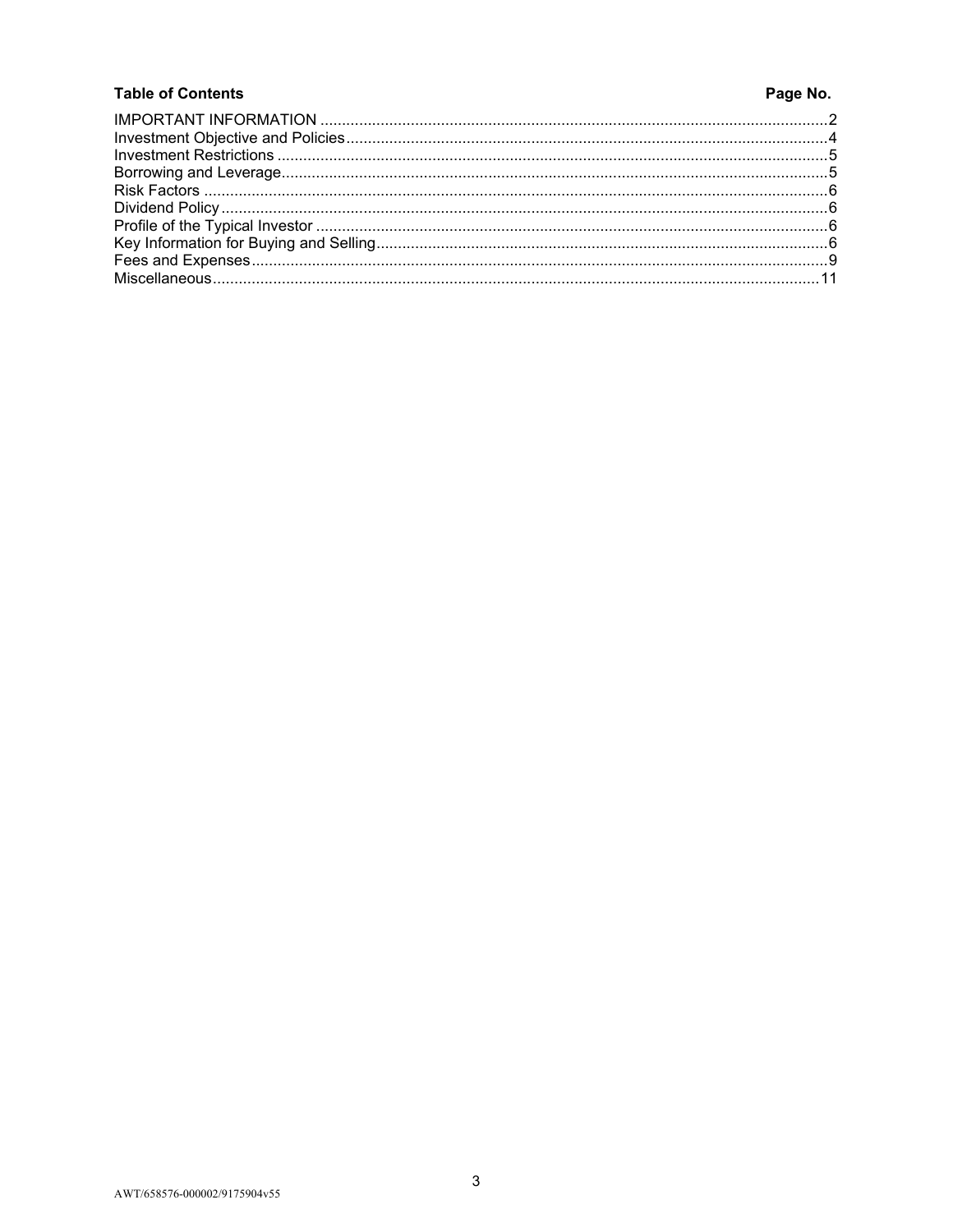# **Investment Objective and Policies**

## **Investment Objective**

The investment objective is to achieve long-term capital appreciation through investments mainly in companies listed or traded on Markets in Norway. The Fund may be considered as a focused equity fund – a "stock picker".

There can be no assurance that the Fund will achieve its investment objective.

## **Investment Policies**

Through active portfolio management, company studies and research, the Investment Manager attempts to achieve the Fund's investment objective by utilising industry, sector and company knowledge together with an assessment of macro-economic outlook to find selective investments within the investment universe. The composition of the Fund's portfolio is determined based on the prospective company's specific valuation and earning prospects in relation to the outlook for the relevant sectors involved, together with an assessment of macro-economic outlook. There is no limit on the industry sectors in the Norwegian equity universe in which the Fund may invest.

Under normal market conditions, the Investment Manager intends to have a minimum of 80% of the Net Asset Value of the Fund invested in equities listed or traded on Markets in Norway.

Up to 20% of the Net Asset Value of the Fund may be invested in equities listed or traded on Markets in other jurisdictions globally.

Notwithstanding the 80% minimum outlined above:

- (i) in special situations and events, the Investment Manager may also decide to invest up to 10% of the Fund's Net Asset Value in corporate bonds (whether investment grade or sub-investment grade and fixed and/or floating) and/or other relevant transferable securities (for example warrants, and other fixed income instruments such as convertible bonds) and money market instruments (such as commercial paper) as defined in the Prospectus (the "**Additional Instruments**"). Such special situations and events include where the Fund is already invested in a company that is restructuring, and where Additional Instruments are required to secure the original invested capital, but the Investment Manager shall also be able to invest in Additional Instruments issued by companies in which the Fund is not already invested. No geographical restrictions shall apply for the Additional Instruments;
- (ii) the Investment Manager may also decide to invest up to 10% of the Fund's Net Asset Value in other collective investment schemes (UCITS and non-UCITS) globally, including but not limited to exchange traded funds (ETFs), which may not necessarily follow the investment objectives and policies of the Fund and may, for example, obtain exposure to specific sectors such as commodities; and
- (iii) the Fund may also invest in cash and ancillary liquid assets, and may invest up to 10% of its Net Asset Value in unlisted instruments.

For the avoidance of doubt, the Investment Manager may decide to combine any of (i), (ii) and (iii) above.

The Fund pursues a long-only strategy. It is not intended that the Fund will enter into any short transactions.

For the purpose of efficient portfolio management, the Fund may use financial derivative instruments ("**FDIs**") including convertibles (primarily bonds which are issued as part of a refinancing and which offer the option to convert into equity of the bond issuer under certain conditions), warrants, options and futures with equities, bonds and money market instruments as underlying instruments, for efficient portfolio management (as detailed further in the Prospectus). FDIs may also be used for hedging purposes and to protect against exchange risks/currency exposure. The FDIs listed above will generally be used in times of market uncertainty, or in the event of substantial subscriptions/ redemptions, to increase/ decrease the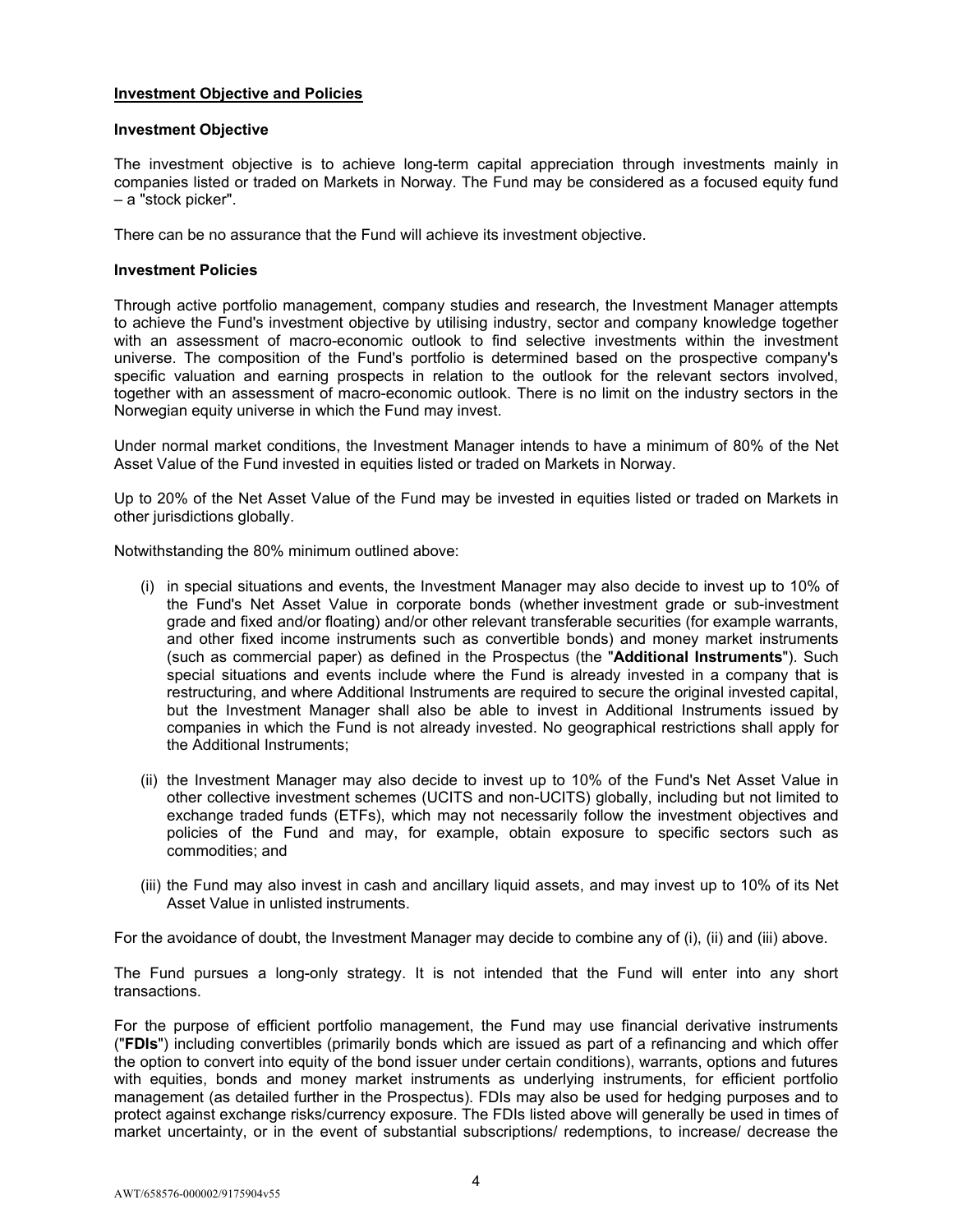Fund's market exposure more efficiently (quicker and at lower cost) than would be possible through direct investments. The Fund's total exposure from investments in FDIs shall not exceed the Fund's Net Asset Value. Transactions in FDIs may leverage the Fund due to the leverage inherent in such instruments. This may result in a higher level of volatility than would be the case if the Fund did not invest in FDIs. In some circumstances, transactions in FDI may result in a lower level of volatility than would be the case if the Fund did not invest in FDIs.

The Fund may use repurchase/reverse repurchase agreements and securities lending in accordance with the requirements of SFTR and the Central Bank Rules. Any type of assets that may be held by the Fund in accordance with its investment objective and policies may be subject to such Securities Financing Transactions. There is no restriction on the proportion of assets that may be subject to Securities Financing Transactions which at any given time is expected to be as high as 100%. Therefore, the maximum proportion of assets that may be subject to Securities Financing Transactions is 100%. In any case the most recent semi-annual and annual report of the Company will express, as an absolute amount and as a percentage of the Fund's assets, the amount of Fund assets subject to Securities Financing Transactions.

The Fund's reference index is the Oslo Stock Exchange Mutual Fund Index (OSEFX) (the "**Reference Index**"), which is a total return index. The maximum weight of any security on the Reference Index is 10% of total market value of the Reference Index, and securities exceeding 5% must not exceed 40% of total market value combined. The Reference Index is adjusted for dividend payments. The Reference Index is a capped version of the Oslo Stock Exchange Benchmark Index (OSEBX), which is a total return index that functions as an indicator of the overall performance of the Oslo Stock Exchange.

This Fund does not have Sustainable Investment as its objective. The Company considers that the Fund meets the criteria in Article 8 of the Disclosure Regulation to qualify as an ESG Oriented Fund. The Company reserves the right to reassess this classification at any time and shall keep this classification under review pending finalisation of the regulatory technical standards to be issued in respect of the Disclosure Regulation. If the Company determines at any future point that the Fund does not meet the criteria to qualify as an ESG Orientated Fund, this Supplement shall be updated in accordance with the revised classification of the Fund.

In accordance with the section of the Prospectus entitled "Sustainability Related Disclosures", the Investment Manager follows The Norwegian Government Pension Fund Global's socially responsible investments (SRI) policy by taking ethical, environmental and social issues into account in its management of the Fund. In practice, this means that the Investment Manager invests with a view to:

- promoting good corporate governance and greater awareness of social and environmental issues among companies in which the Fund has holdings;
- promoting sustainable development in an economic, environmental and social sense; and
- avoiding investments in companies which engage in grossly unethical activities.

Companies marked as excluded on The Norwegian Government Pension Fund Global's 'Guidelines for observation and exclusion from the Government Pension Fund Global' list are regarded as outside the Funds' investment universe.

Investors should read the section entitled "Risk Factors" before investing in the Fund.

# **Investment Restrictions**

The general investment restrictions set out under the heading "FUNDS - Investment Restrictions" in the Prospectus shall apply.

#### **Borrowing and Leverage**

In accordance with the general provisions set out in the Prospectus under the heading "FUNDS - Borrowing and Lending Powers" the Fund may borrow up to 10% of its net assets on a temporary basis and may charge its assets as security for any such borrowing.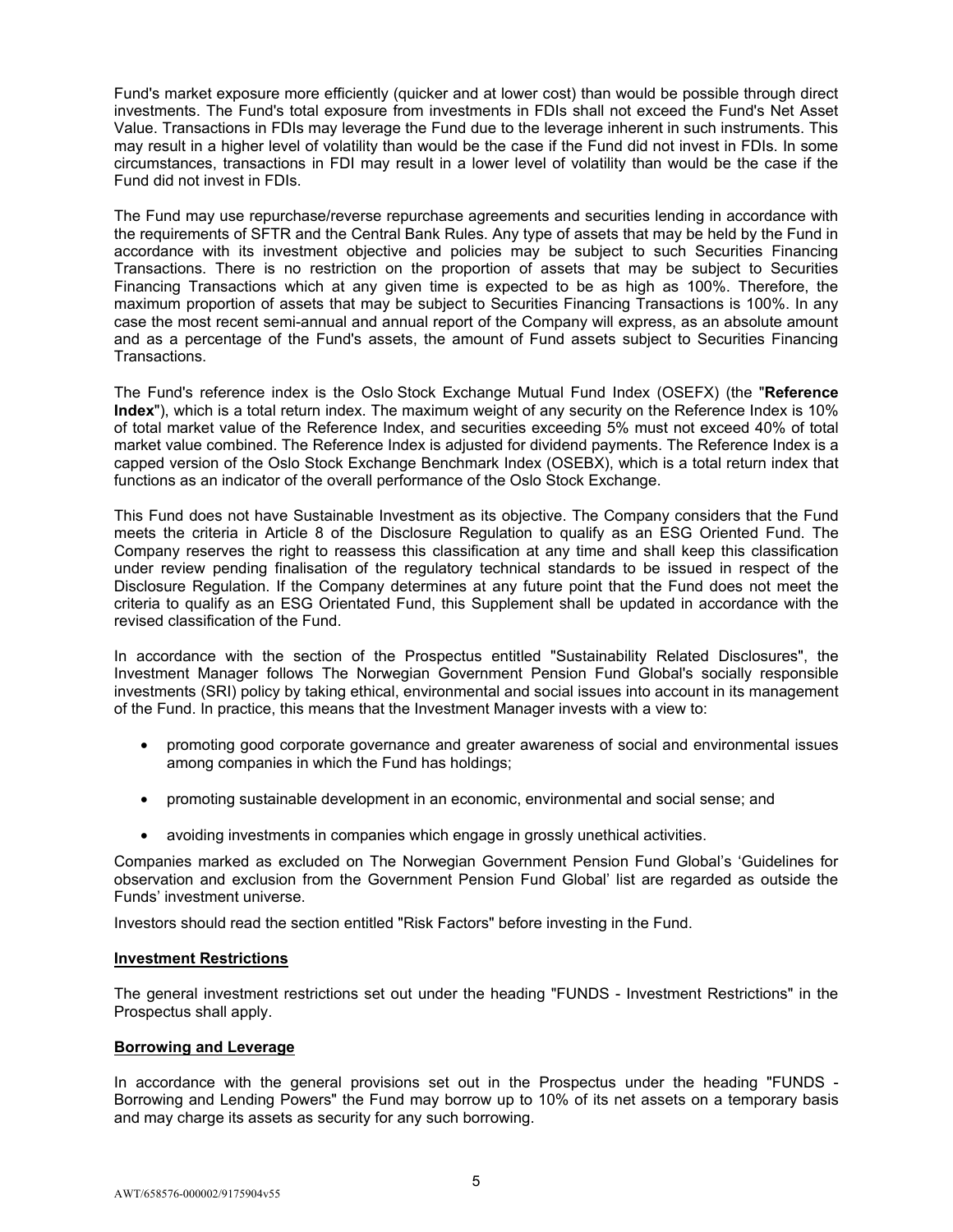The Fund uses the commitment approach to calculate its global exposure as a result of the use of derivatives. Accordingly, global exposure (calculated based on the sum of the absolute value of notionals of the FDI used, in accordance with the Central Bank Rules) and leverage as a result of its investment in FDI shall not exceed 100% of the Net Asset Value of the Fund.

# **Risk Factors**

The investments of the Fund in securities are subject to normal market fluctuations, the Fund's stock selections and other risks inherent in investing in securities, including but not limited to changes in exchange rates between currencies or the conversion from one currency to another. The value of investments and the income from them can go down as well as up and in adverse market movements the Fund may become valueless and an investor may not get back the invested amount. Investments in the Fund are volatile as a result thereof and an investment in the Fund should be viewed as long term.

The general risk factors set out under the heading "RISK FACTORS" section of the Prospectus also apply to the Fund.

### **Risk Management Process**

The Company on behalf of the Fund has filed with the Central Bank its risk management policy which enables it to accurately measure, monitor and manage the various risks associated with the use of FDIs. The Company will, on request, provide supplementary information to Shareholders relating to the risk management methods employed, including the quantitative limits that are applied and any recent developments in the risk and yield characteristics of the main categories of investments.

### **Dividend Policy**

The Company does not anticipate distributing dividends from net investment income in respect of the Fund but the Company reserves the right to pay dividends or to make other distributions in the future. Initially such amounts are retained by the Company and reflected in the Net Asset Value of the Fund. Shareholders will be notified in advance in the event of a change in the Fund's dividend policy and full details of any such change will be provided in an updated version of this Supplement.

# **Profile of the Typical Investor**

The Fund is suitable for investors seeking long term capital appreciation, active portfolio management and diversification in the Norwegian stock market. Investors must be prepared to accept a medium to high level of volatility that comes from market movements and stock selections.

# **Key Information for Buying and Selling**

#### **Base Currency**

The Base Currency of the Fund is Norwegian Kroner (NOK).

#### **Shares available for subscription**

The following classes of Shares of the Fund are currently available for subscription:

Class A NOK

Class A EUR

Class A SEK

Class A USD (together the "**Class A Shares**")

Class B NOK

Class B EUR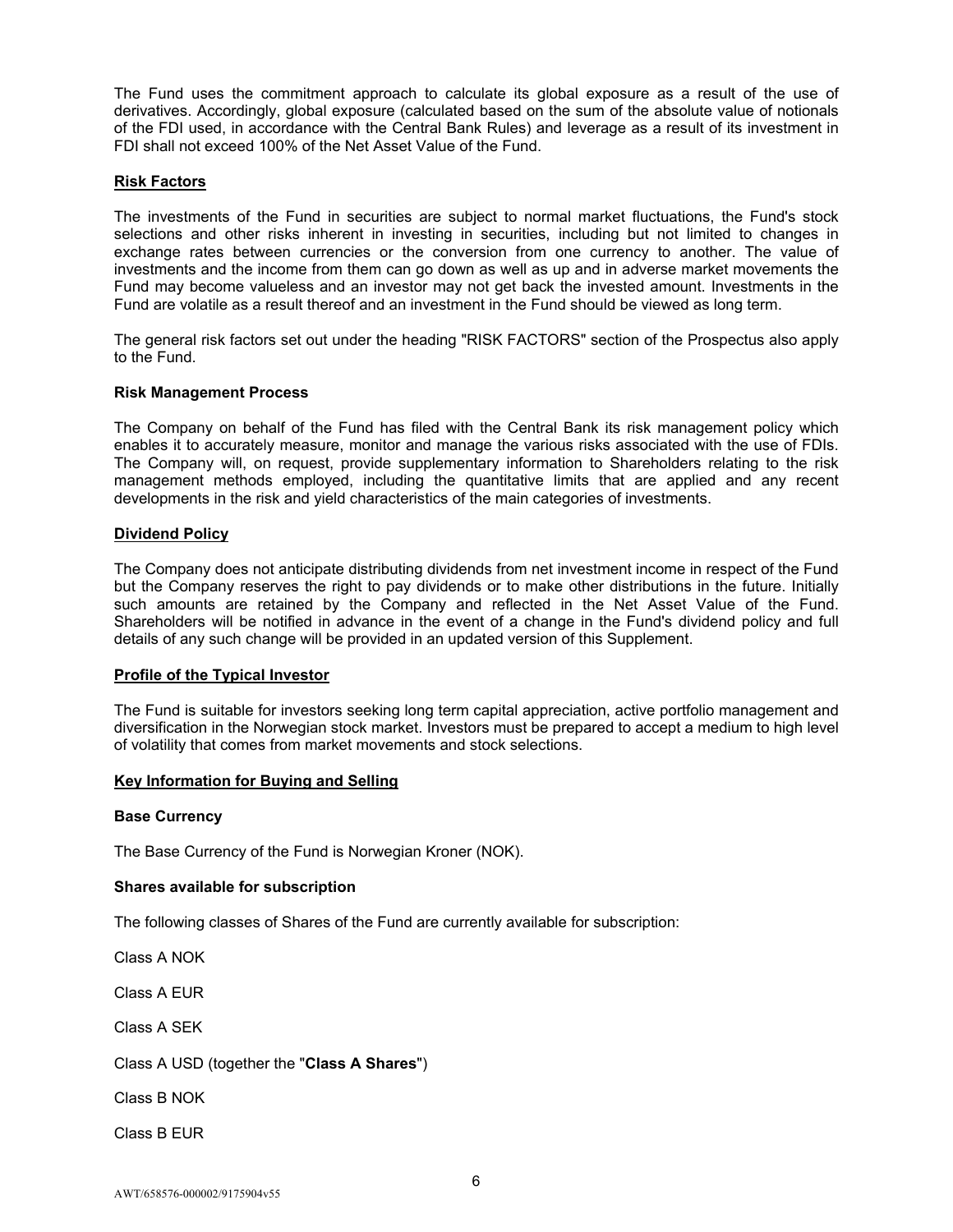Class B SEK Class B USD (together the "**Class B Shares**") Class D NOK Class D EUR Class D SEK Class D USD (together the "**Class D Shares**") Class E NOK (the "**Class E Shares**")

Class I NOK (the "**Class I Shares**").

# **Initial Offer Period**

The Initial Offer Period for Class A EUR Shares, Class A SEK Shares, Class A USD Shares, Class B EUR Shares, Class B SEK Shares, Class B USD Shares, Class D EUR Shares, Class D SEK Shares and Class D USD Shares will begin at 9.00am (Irish time)/10.00am (Oslo time) on 27 April 2021 and will finish at 5.00pm (Irish time)/6.00pm (Oslo time) on 26 October 2021 or such earlier or later date as the Directors may determine.

#### **Offer Period**

Class A NOK Shares, Class B NOK Shares, Class D NOK Shares, Class E Shares and Class I Shares are available for subscriptions on each Dealing Day.

#### **Initial Issue Price**

Class A EUR – EUR1,000 per Share

Class A SEK – SEK1,000 per Share

Class A USD – USD1,000 per Share

Class B EUR – EUR1,000 per Share

Class B SEK – SEK1,000 per Share

Class B USD – USD1,000 per Share

Class D EUR – EUR1,000 per Share

Class D SEK – SEK1,000 per Share

Class D USD – USD1,000 per Share

# **Issue Price**

Class A NOK Shares, Class B NOK Shares, Class D NOK Shares, Class E Shares and Class I Shares are available at Net Asset Value per Share.

#### **Minimum Initial Investment Amount**

Class A Shares: NOK 1,000 or its foreign currency equivalent.

Class B Shares: NOK 10,000,000 or its foreign currency equivalent.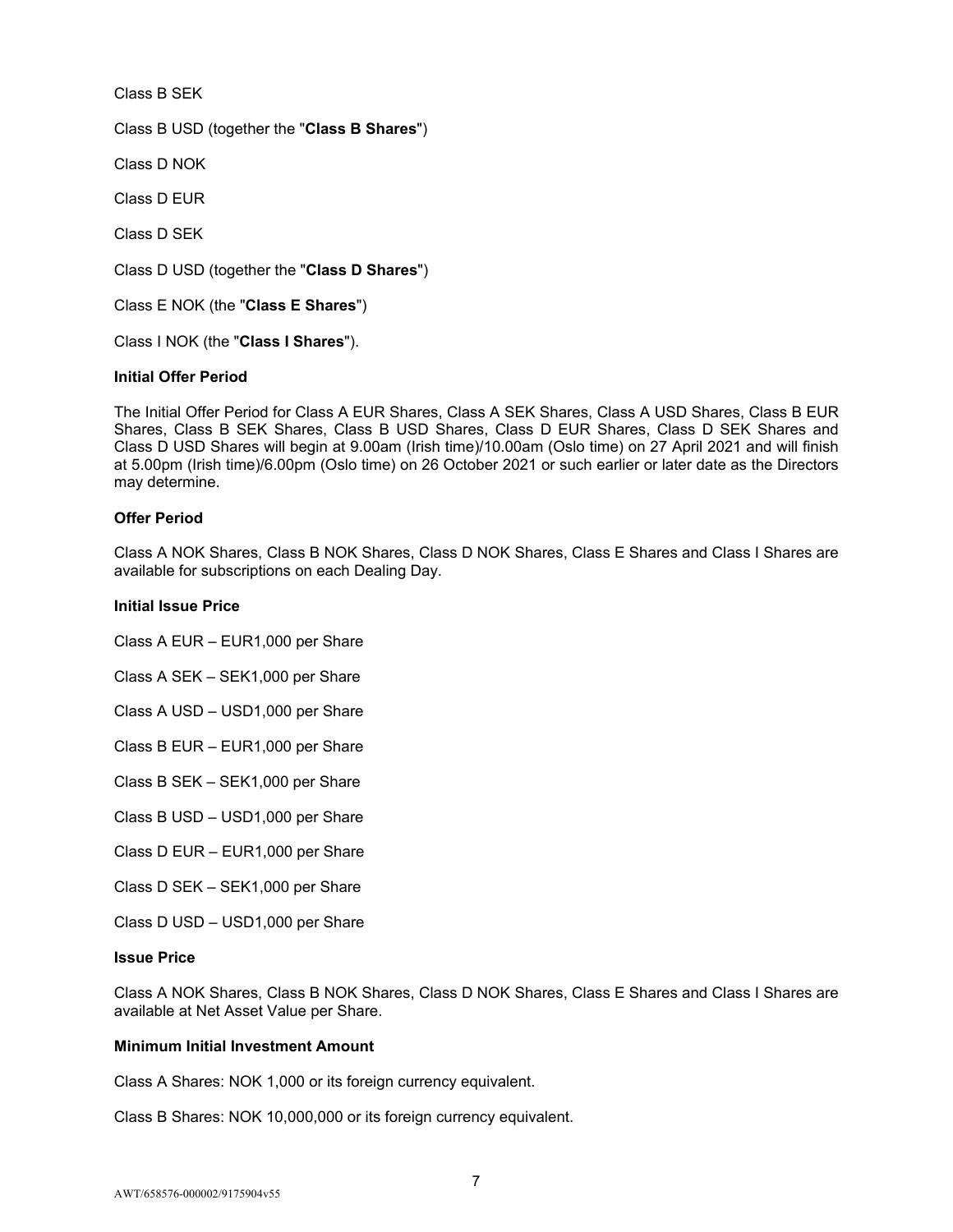Class D Shares: NOK 200,000,000 or its foreign currency equivalent.

Class E Shares: NOK 300,000,000.

Class I Shares: NOK 100,000,000.

The Directors may waive such Minimum Initial Investment Amount in their absolute discretion.

### **Minimum Additional Subscription**

NOK 1,000 or its foreign currency equivalent.

## **Business Day**

Any day (except Saturday or Sunday) on which the banks in Ireland and Norway are open generally for business, or such other day as the Directors may determine and notify to Shareholders in advance.

### **Dealing Day**

The Fund shall be open to dealing on each Business Day, or such other day or days as the Directors may, at their absolute discretion, determine and notify Shareholders in advance, provided that there will always be two Dealing Days per month occurring at regular intervals.

### **Dealing Deadline**

In respect of a Dealing Day, the Dealing Deadline is defined as 10.00am (Irish time)/11.00am (Oslo time) on the relevant Dealing Day. Completed subscription documentation, including either initial or subsequent applications for Shares in the Fund and anti money laundering documentation, must be received by the Administrator on or before the Dealing Deadline. Applications received after the Dealing Deadline will be carried forward to the next Dealing Deadline, unless otherwise agreed by the Directors in exceptional circumstances and provided such applications are received prior to the relevant Valuation Point as set out in the Prospectus.

#### **Settlement Date**

#### *Subscriptions for Shares*

In the case of subscriptions, payment must have been received by 10.00am (Irish time)/11.00am (Oslo time) two Business Days after the relevant Dealing Day (or on the last day of the Initial Offer Period, where relevant). The completed subscription documentation, including in respect of initial applications all required anti-money laundering documentation, must have been received by the relevant Dealing Deadline.

If payment in full has not been received by the Settlement Date, or in the event of non-clearance of funds, the Directors may treat the application as an application for such number of Shares as may be purchased with such payment on the next Dealing Day following receipt of payment in full or of cleared funds.

If cleared funds are not received by the Settlement Date then any interest costs and/or directly related charges will be reimbursed by the subscriber unless otherwise agreed by the Directors at their absolute discretion.

#### *Repurchases of Shares*

In the case of repurchases, settlement will generally be three Business Days after the relevant Dealing Day (assuming the receipt of the relevant duly signed repurchase request) and in any event shall be no later than ten Business Days after the relevant Dealing Deadline.

#### **Anti-Dilution Levy**

The Directors may, where there are net subscriptions or redemptions, adjust the Net Asset Value by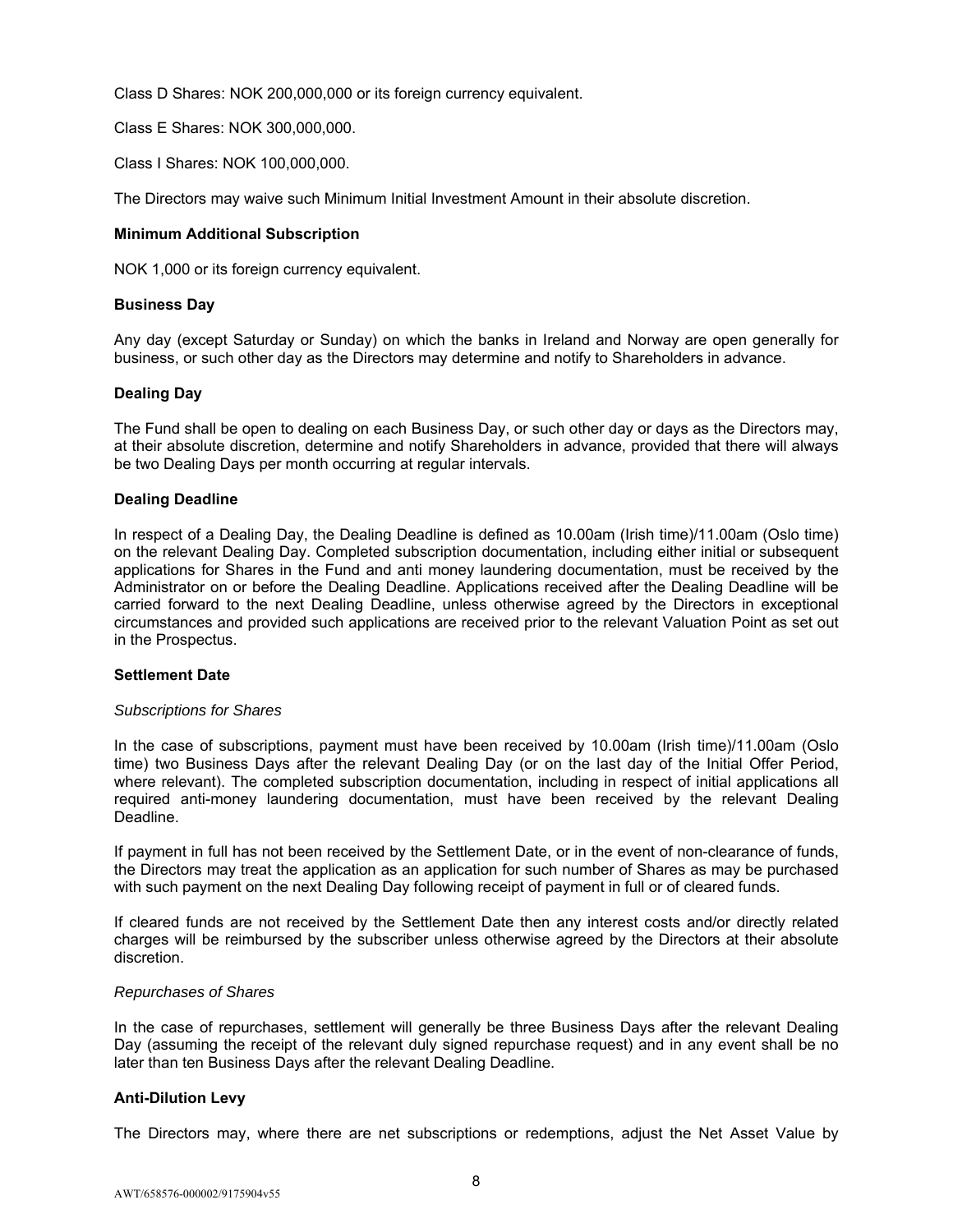charging an Anti-Dilution Levy which will be paid into the assets of the Fund and which will be calculated to cover the dealing costs as a result of net subscriptions or redemptions on any Dealing Day (which will include any dealing spreads and commissions) or in any other circumstances where the Directors believe it is necessary to prevent an adverse effect on the value of the assets of the Fund. The level of the Anti-Dilution Levy will be applied on a general rather than an ad hoc basis, and may vary but at no time shall exceed a maximum of 2% of the Net Asset Value of the Fund. Investors should note that the Investment Manager is obliged to obtain 'best execution', and although this does not always mean choosing the lowest-cost option, the Investment Manager will use its best efforts to keep such costs as low as possible.

## **Valuation Point**

11.59pm in Ireland on the relevant Dealing Day.

### **Fees and Expenses**

#### **Investment Management Fees**

#### *Class A Shares*

10% of the aggregate appreciation in value of the average number of Shares in issue during the calendar year (the "**Investment Management Fee**"). The Investment Management Fee is calculated and accrued on a daily basis, but payable on the earliest of (i) the end of a calendar year, and (ii) on redemption of the relevant Shares. Notwithstanding the above, the Investment Management Fee shall equal a minimum of 1.75% per annum of the Net Asset Value of the Fund attributable to the Shares, which minimum is applied pro rata for Shares subscribed during the course of the calendar year. At the beginning of each week, an on account payment of 1/52 of the minimum Investment Management Fee described above is made.

On 31 December of each year, a year-end calculation and, where necessary, adjustment is made to the Investment Management Fee described above, in order to reflect a maximum Investment Management Fee of 5% of the average Net Asset Value of the Fund attributable to the Shares during that calendar year. However, Shares redeemed during the course of a calendar year shall not benefit from such maximum for that particular calendar year.

The Investment Manager is also entitled to be repaid out of the assets of the Fund all costs, expenses, outgoings and liabilities reasonably and properly incurred by or on behalf of the Investment Manager on behalf of the Fund.

The Investment Management Fee is calculated by the Administrator.

# *Class B Shares*

10% of the aggregate appreciation in value of the average number of Shares in issue during the calendar year. The Investment Management Fee is calculated and accrued on a daily basis, but payable on the earliest of (i) the end of a calendar year, and (ii) on redemption of the relevant Shares. Notwithstanding the above, the Investment Management Fee shall equal a minimum of 1% per annum of the Net Asset Value of the Fund attributable to the Shares, which minimum is applied pro rata for Shares subscribed during the course of the calendar year. At the beginning of each week, an on account payment of 1/52 of the minimum Investment Management Fee described above is made.

On 31 December of each year, a year-end calculation and, where necessary, adjustment is made to the Investment Management Fee described above, in order to reflect a maximum Investment Management Fee of 5% of the average Net Asset Value of the Fund attributable to the Shares during that calendar year. However, Shares redeemed during the course of a calendar year shall not benefit from such maximum for that particular calendar year.

The Investment Manager is also entitled to be repaid out of the assets of the Fund all costs, expenses, outgoings and liabilities reasonably and properly incurred by or on behalf of the Investment Manager on behalf of the Fund.

The Investment Management Fee is calculated by the Administrator.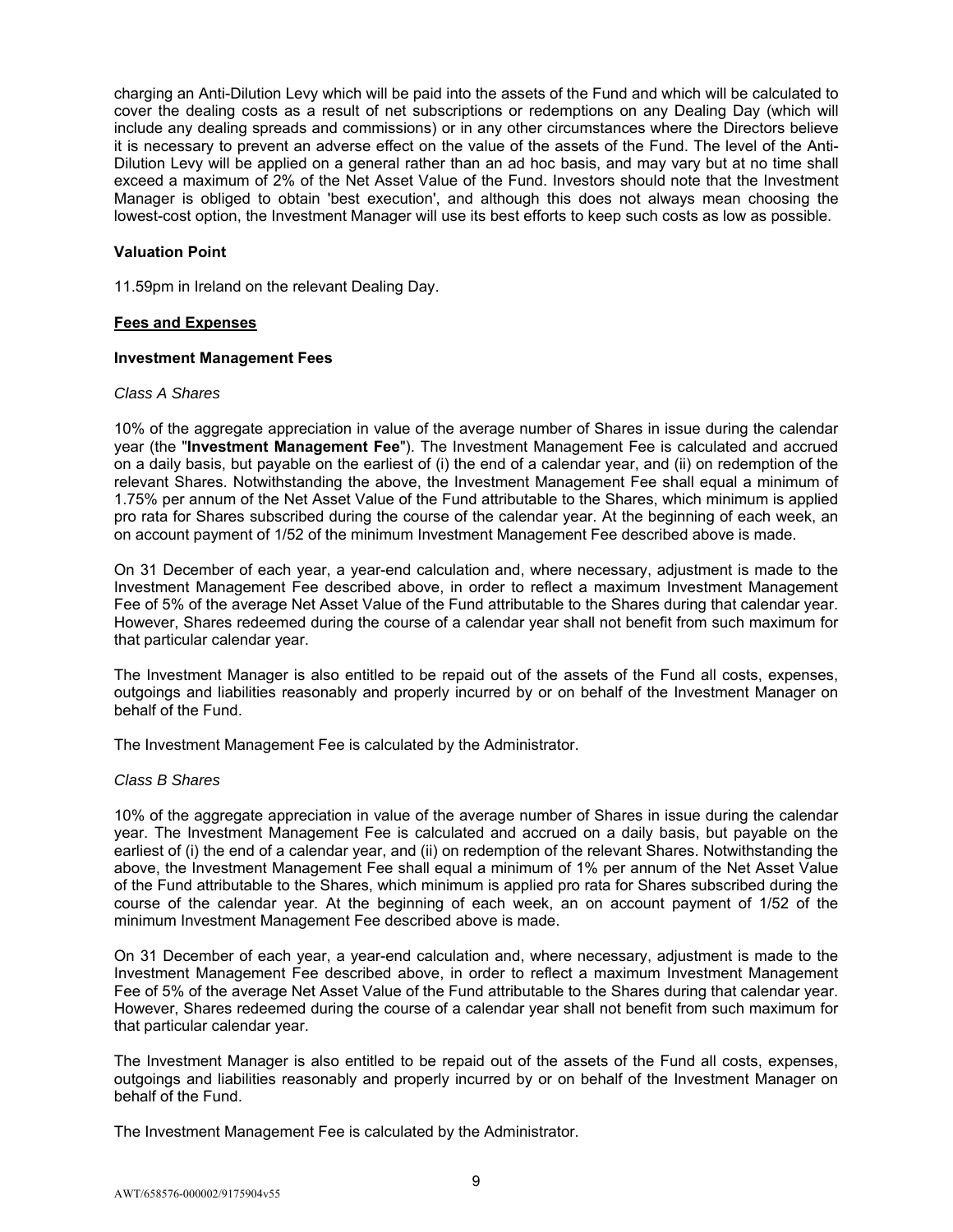## *Class D Shares*

The Company pays the Investment Manager a fee of up to 1.75% per annum of the Net Asset Value of the Fund attributable to the Class D Shares. This fee is accrued on a daily basis and at the beginning of each week an on-account payment of 1/52 of the Investment Management Fee is made.

The Investment Manager is also entitled to be repaid out of the assets of the Fund all costs, expenses, outgoings and liabilities reasonably and properly incurred by or on behalf of the Investment Manager on behalf of the Fund.

The Investment Management Fee is calculated by the Administrator.

### *Class E Shares*

10% of the aggregate appreciation in value of the average number of Shares in issue during the calendar year. The Investment Management Fee is calculated and accrued on a daily basis, but payable on the earliest of (i) the end of a calendar year, and (ii) on redemption of the relevant Shares. Notwithstanding the above, the Investment Management Fee shall equal a minimum of 0.5% per annum of the Net Asset Value of the Fund attributable to the Shares, which minimum is applied pro rata for Shares subscribed during the course of the calendar year. At the beginning of each week, an on account payment of 1/52 of the minimum Investment Management Fee described above is made.

On 31 December of each year, a year-end calculation and, where necessary, adjustment is made to the Investment Management Fee described above, in order to reflect a maximum Investment Management Fee of 5% of the average Net Asset Value of the Fund attributable to the Shares during that calendar year. However, Shares redeemed during the course of a calendar year shall not benefit from such maximum for that particular calendar year.

The Investment Manager is also entitled to be repaid out of the assets of the Fund all costs, expenses, outgoings and liabilities reasonably and properly incurred by or on behalf of the Investment Manager on behalf of the Fund.

The Investment Management Fee is calculated by the Administrator.

# *Class I Shares*

10% of the aggregate appreciation in value of the average number of Shares in issue during the calendar year. The Investment Management Fee is calculated and accrued on a daily basis, but payable on the earliest of (i) the end of a calendar year, and (ii) on redemption of the relevant Shares. Notwithstanding the above, the Investment Management Fee shall equal a minimum of 0.75% per annum of the Net Asset Value of the Fund attributable to the Shares, which minimum is applied pro rata for Shares subscribed during the course of the calendar year. At the beginning of each week, an on account payment of 1/52 of the minimum Investment Management Fee described above is made.

On 31 December of each year, a year-end calculation and, where necessary, adjustment is made to the Investment Management Fee described above, in order to reflect a maximum Investment Management Fee of 5% of the average Net Asset Value of the Fund attributable to the Shares during that calendar year. However, Shares redeemed during the course of a calendar year shall not benefit from such maximum for that particular calendar year.

The Investment Manager is also entitled to be repaid out of the assets of the Fund all costs, expenses, outgoings and liabilities reasonably and properly incurred by or on behalf of the Investment Manager on behalf of the Fund.

The Investment Management Fee is calculated by the Administrator.